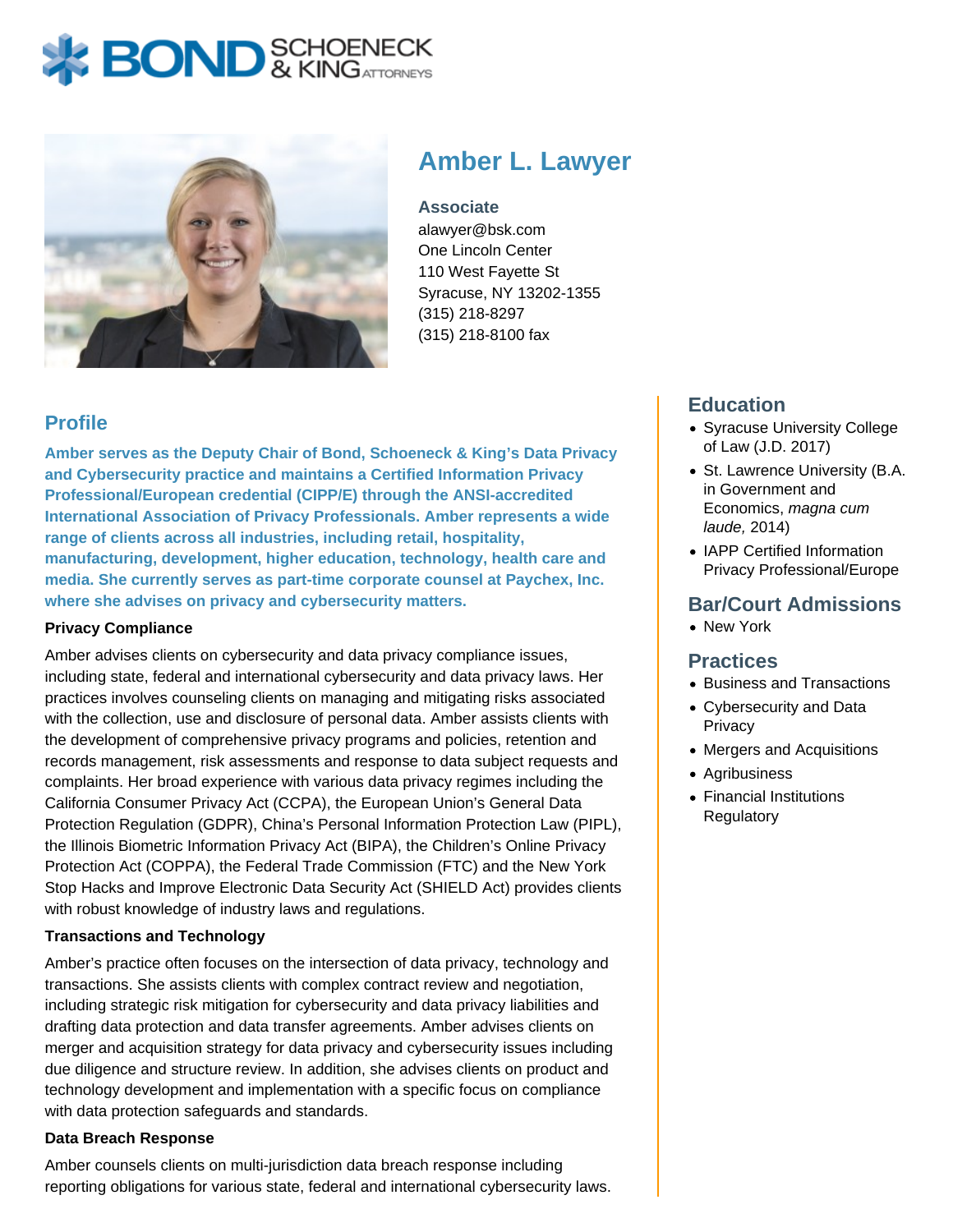

She assists clients in developing proactive data protection programs and information security policies. Amber works closely with cybersecurity forensic teams to assist in the investigation and remediation portions of a cybersecurity event.

Amber's practice focuses on:

- Data audit and risk assessment
- Privacy compliance review and program implementation
- MSA, SaaS, Cloud Service, Technology agreements drafting and negotiation
- Privacy notices, policies and terms of use agreements
- Data protection and security addenda drafting
- M&A privacy and cybersecurity diligence review
- Cybersecurity insurance review
- Vendor security assessment
- Remediation strategy and implementation
- Data subject request and response policies and procedure
- Records management procedures, policies and guidelines implementation
- Employee privacy training and handbook review

## **Honors & Affiliations**

- Listed in:
	- Best Lawyers: Ones to Watch, Corporate Law; Mergers and Acquisitions Law,  $\circ$ 2021-2022
- New York State Bar Association
- Onondaga County Bar Association
- CNY Women's Bar Association
- Syracuse College of Law Alternate Dispute Resolution Competition, Winner Fall, 2016
- Syracuse College of Law Alternate Dispute Resolution Competition, Best Advocate, Fall 2016
- Business Editor, Volume 67, Syracuse Law Review; Editorial Member, Volume 66
- Moot Court Honor Society
- St. Lawrence University, Government Honors, Thesis: Public Financing of Elections: A Comparative Analysis of US Presidential and US Gubernatorial Elections, 2014.
- Bernard J. Lammers Award, Leadership and Research in the Study of Government, 2014
- Omicron Delta Kappa

#### **Representative Presentations**

- Panelist, Buffalo chapter of The Institute for Supply Management®, "Cybersecurity Risk Mitigation; Lessons Learned from Ransomware Triage," May 6, 2022
- Co-Panelist alongside Scott Charney, VP of Security Policy at Microsoft Corporation and Kevin Minsky, Senior Legal Counsel of Product Compliance at